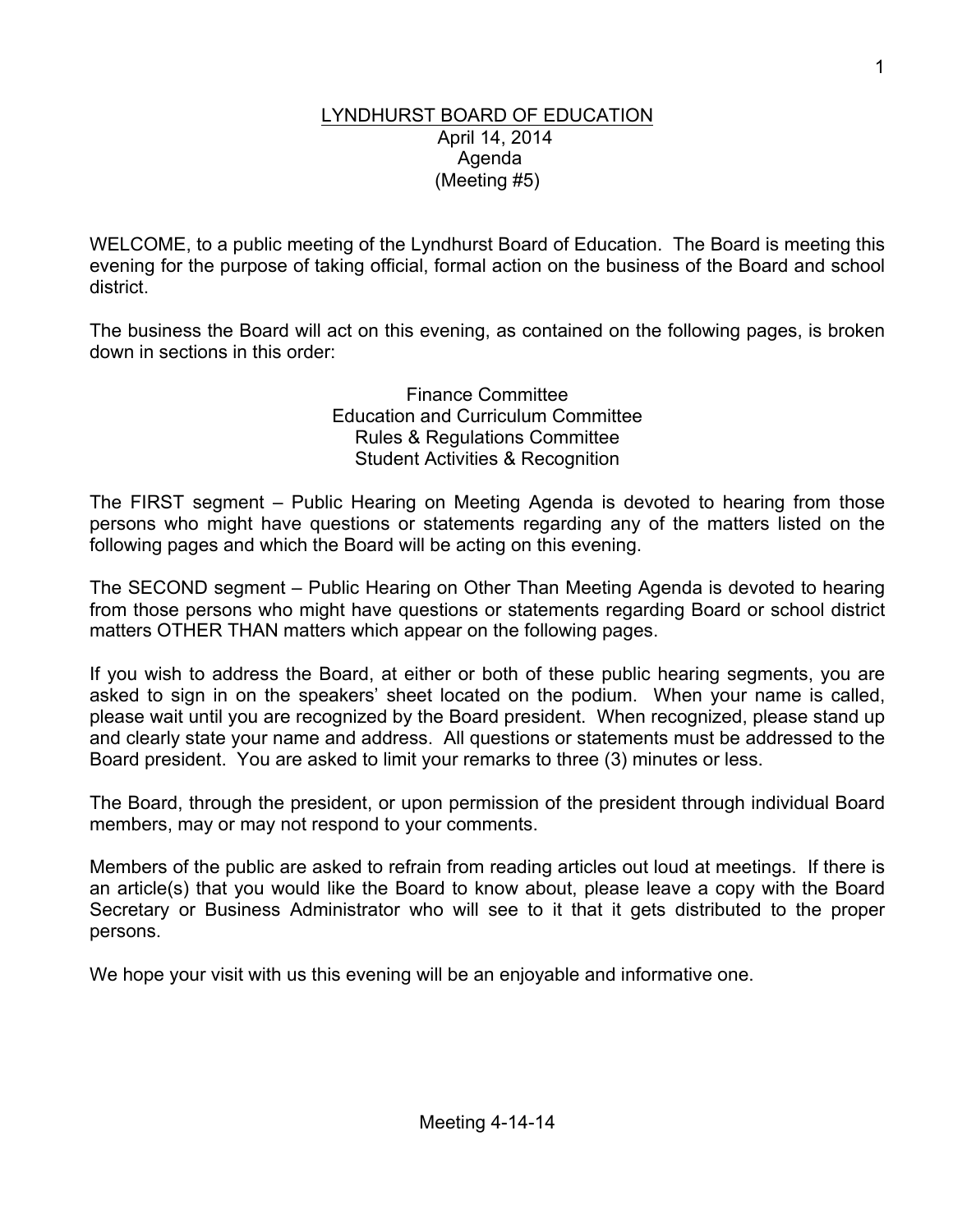## AGENDA

- 1. CALL TO ORDER
- 2. SALUTE TO FLAG
- 3. ROLL CALL
- 4. PRESIDING OFFICER'S MEETING NOTICE STATEMENT
- 5. APPROVAL OF MINUTES Meeting #4, 3-10-14
- 6. PUBLIC HEARING ON MEETING AGENDA
- 7. BOARD DISCUSSION & FORMAL BUSINESS AGENDA
- 8. UNFINISHED BUSINESS
- 9. NEW BUSINESS
- 10. SUPERINTENDENT'S REPORT
- 11. PUBLIC HEARING ON OTHER THAN MEETING AGENDA
- 12. ADJOURNMENT

# TABLE OF CONTENTS

| <b>Finance Committee</b>                              | 4 |  |
|-------------------------------------------------------|---|--|
| <b>Education and Curriculum Committee</b>             | 6 |  |
| <b>Rules &amp; Regulations Committee</b>              |   |  |
| <b>Student Activities &amp; Recognition Committee</b> | 9 |  |

PLEASE NOTE: It may be necessary, from time to time, to remove or make changes in a motion(s) between the time this agenda is prepared and when the Board takes action.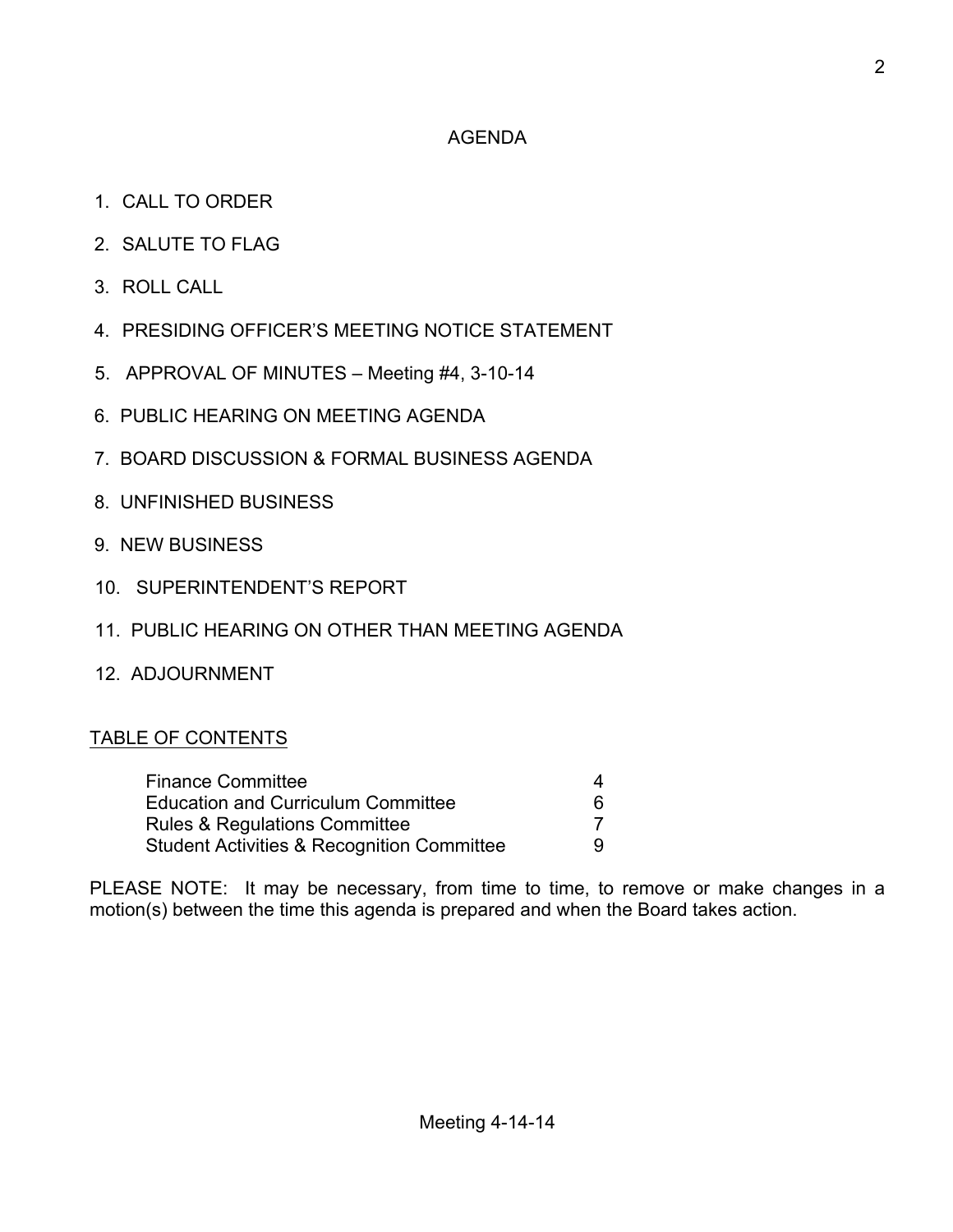## LYNDHURST BOARD OF EDUCATION

## ANNOUNCEMENT

The terms of School Trustees, Josephine Malaniak, Christopher Musto and Stephen Vendola will expire, thus three seats, all for three years, will be filled at the Tuesday, November 4, 2014 General Election. Polls will be open from 6:00 a.m. to 8:00 p.m.

A candidate whose name is to appear on the ballot must file his/her petition with the Bergen County Clerk on or before July 28, 2014, by 4:00 p.m.

Only those persons who are permanently registered or those who register with the Bergen County Board of Elections, Hackensack, or the Lyndhurst Township Clerk by October 14, 2014 will be permitted to vote.

All judges to open the school elections at 6:00 a.m., Tuesday, November 4, 2014 at:

| <b>District</b> | School                           |  |
|-----------------|----------------------------------|--|
| 1               | Jefferson School                 |  |
| 2               | Jefferson School                 |  |
| 3               | Senior Citizen Building          |  |
| 4               | United Presbyterian Church       |  |
| 5               | United Presbyterian Church       |  |
| 6               | <b>Lyndhurst High School</b>     |  |
| $\overline{7}$  | <b>Lyndhurst High School</b>     |  |
| 8               | <b>Lyndhurst Health Center</b>   |  |
| 9               | Jefferson School                 |  |
| 10              | Jefferson School                 |  |
| 11              | Joseph Carucci Apartments        |  |
| 12              | <b>Joseph Carucci Apartments</b> |  |
| 13              | <b>Lyndhurst High School</b>     |  |
| 14              | <b>Lyndhurst High School</b>     |  |
| 15              | <b>Lyndhurst High School</b>     |  |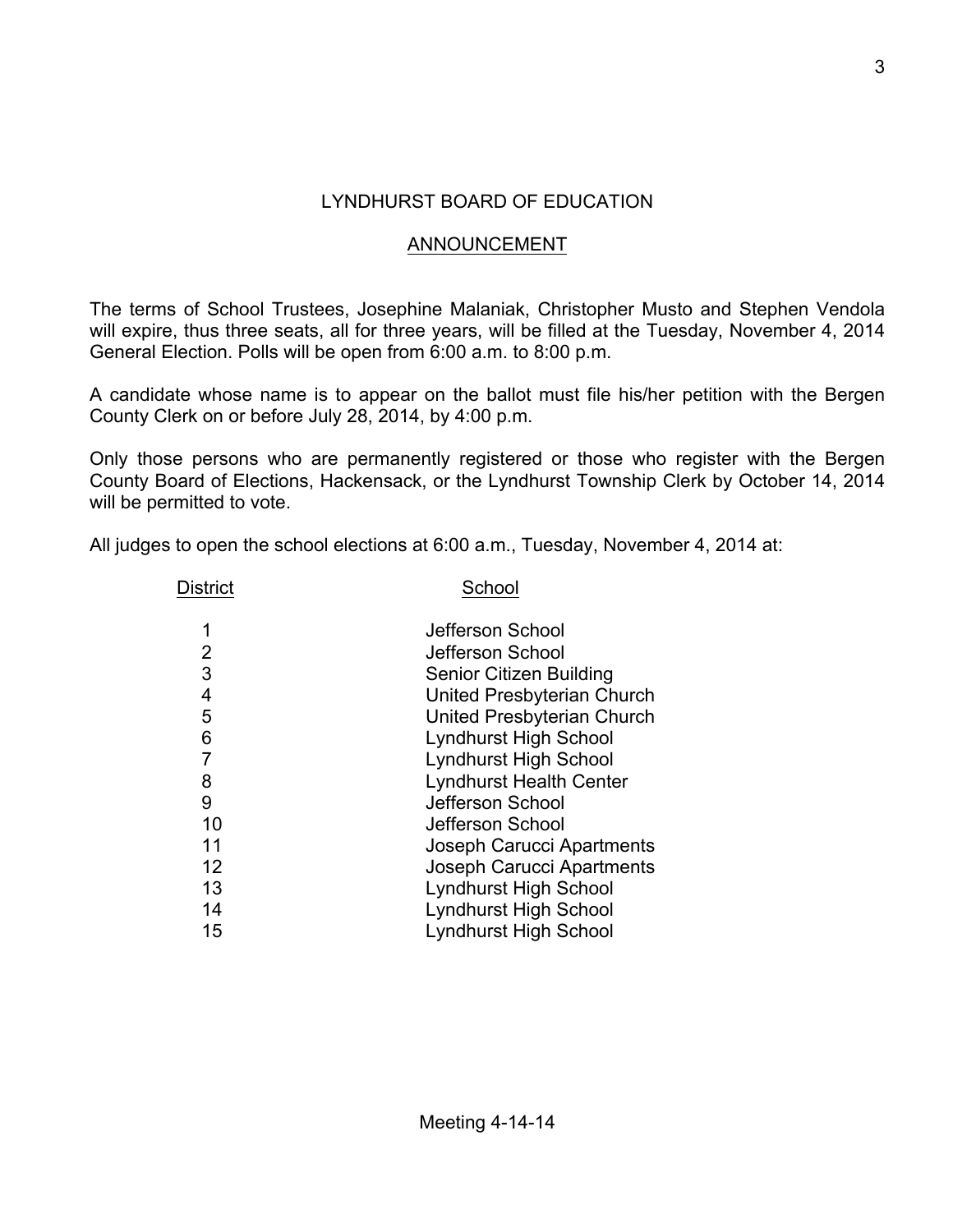Finance Committee: Thomas DiMascio, Chairperson Stephen Vendola Ronald Szwec

Any Board member who takes exception to any of the following listed actions under the category of Finance may so indicate now and a separate motion for each of the excepted actions will be entertained.

| Motion made by                | second by | that the following Finance    |
|-------------------------------|-----------|-------------------------------|
| actions of the Board numbered | through   | exception actions be adopted. |

Roll Call For:

- 1. BE IT RESOLVED, by the Lyndhurst Board of Education that it has received and accepts the financial reports of the Secretary and Treasurer of School Monies for the month ended March 31, 2014 and certifies that the reports indicate that no major account or fund is over expended in violation of NJAC 6A:23-2.11(a) and that sufficient funds are available to meet the district's financial obligations for the remainder of the school year. A copy of the certification shall be included in the minutes.
- 2. BE IT RESOLVED, that the payroll for the month ended March 31, 2014 be and the same is hereby approved and ordered paid:

Payroll \$ 2,017,342.57

3. BE IT RESOLVED, that the attached list of supplies received and services rendered to the Board of Education of the Township of Lyndhurst, County of Bergen, for the month ended April 14, 2014 be and the same are hereby approved and ordered paid:

| Charter School (Fund 10)  | S  | 9,488.00       |
|---------------------------|----|----------------|
| Current Expense (Fund 11) |    | \$1,674,816.89 |
| Special Revenue (Fund 20) | \$ | 9,241.00       |
| Debt Service (Fund 40)    | S  | 167,358.75     |
| Total                     |    | \$1,860,904.64 |
|                           |    |                |

General Ledger \$ 176,419.07

Meeting 4-14-14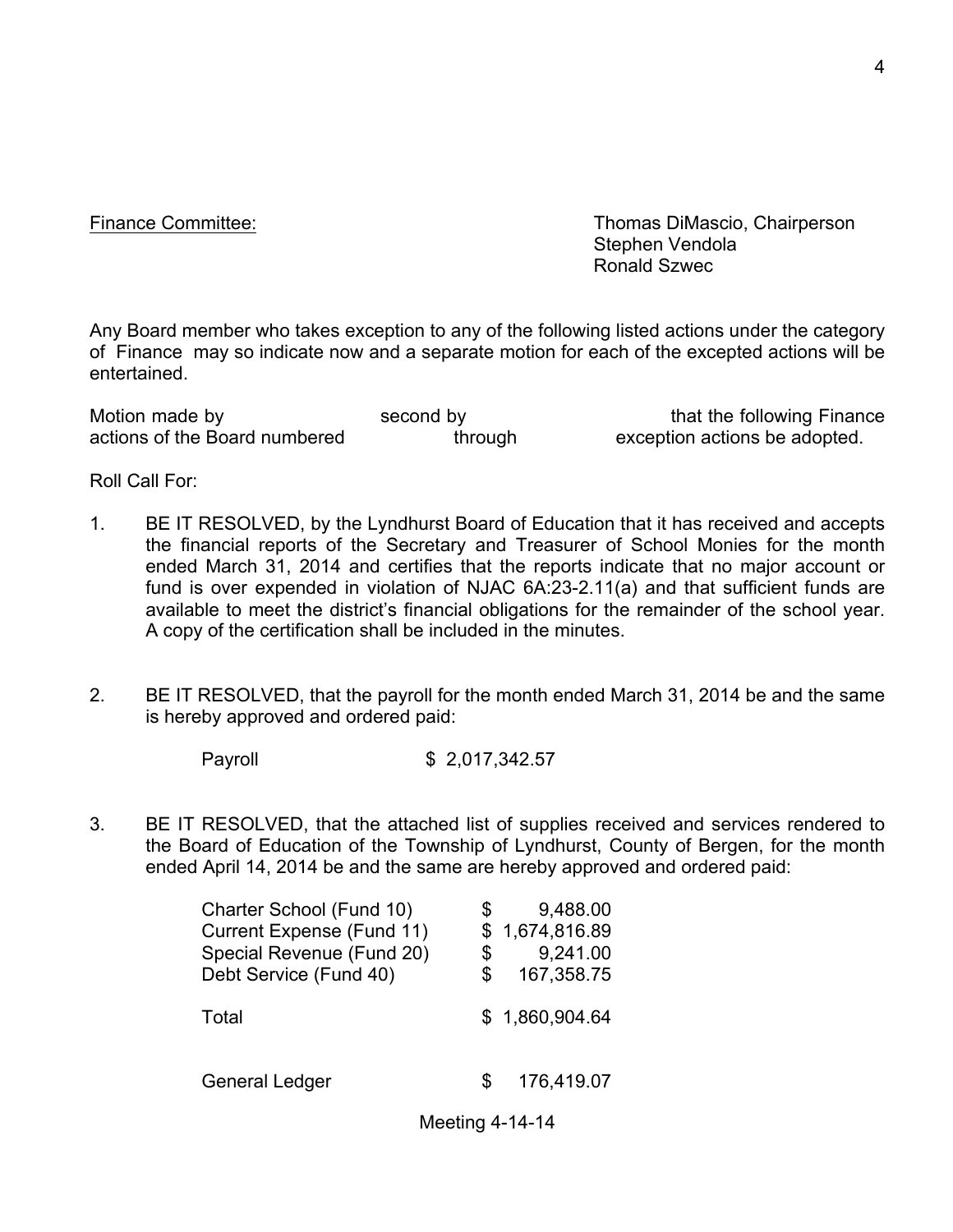- 4. BE IT RESOLVED, that the Board of Education of the Township of Lyndhurst, County of Bergen, approve the services for Jarvis Plumbing and Heating through April 14, 2014 in the amount of \$ 2,991.00.
- 5. BE IT RESOLVED, that cafeteria services rendered to the Board of Education of the township of Lyndhurst, County of Bergen, for the Month of March 2014, be and the same are hereby approved and ordered paid:

| Payroll/Payroll Taxes | \$27,034.96 |
|-----------------------|-------------|
| <b>Services</b>       | \$33,705.23 |
| <b>Repairs</b>        | \$11,638.84 |

6. BE IT RESOLVED, that the Lyndhurst Board of Education authorize the School Business Administrator to invest school district funds within statutory limitations.

BE IT FURTHER RESOLVED, that the Lyndhurst Board of Education approve the district's participation in the Bergen County Banking Consortium (BCBANC) from July 1, 2014 through June 30, 2015 and authorize the School Business Administrator to serve as a trustee.

BE IT FURTHER RESOLVED, that the Lyndhurst Board of Education designate Investors Bank and TD Bank as the banks for deposits and withdrawals for the General Account, Agency Remittance Account, Payroll Account, Athletic Account, Lyndhurst High School Account, Lyndhurst Elementary Schools Account, Lyndhurst Project Graduation Account, Lyndhurst Cafeteria Account, Summer Payment Plan Account, Fred O. & Theresa Taub Scholarship Fund Account.

BE IT FURTHER RESOLVED, that the Lyndhurst Board of Education approve the designated signatures on the above accounts.

7. BE IT RESOLVED, that the Lyndhurst Board of Education does hereby approve an agreement with the South Bergen Jointure Commission, an approved Coordinated Transportation Service Agency, for the purposes of transporting students in accordance with Chapter 53, P.L. 1997 for the time period of July 1, 2014 to June 30, 2015. The services to be provided include, but are not limited to, the Coordinated Transportation of non-public, out-of-district special education, vocational and summer programs.

BE IT FURTHER RESOLVED, that the Lyndhurst Board of Education agrees to abide by the Transportation Services Agreement as published by the South Bergen Jointure Commission and attached.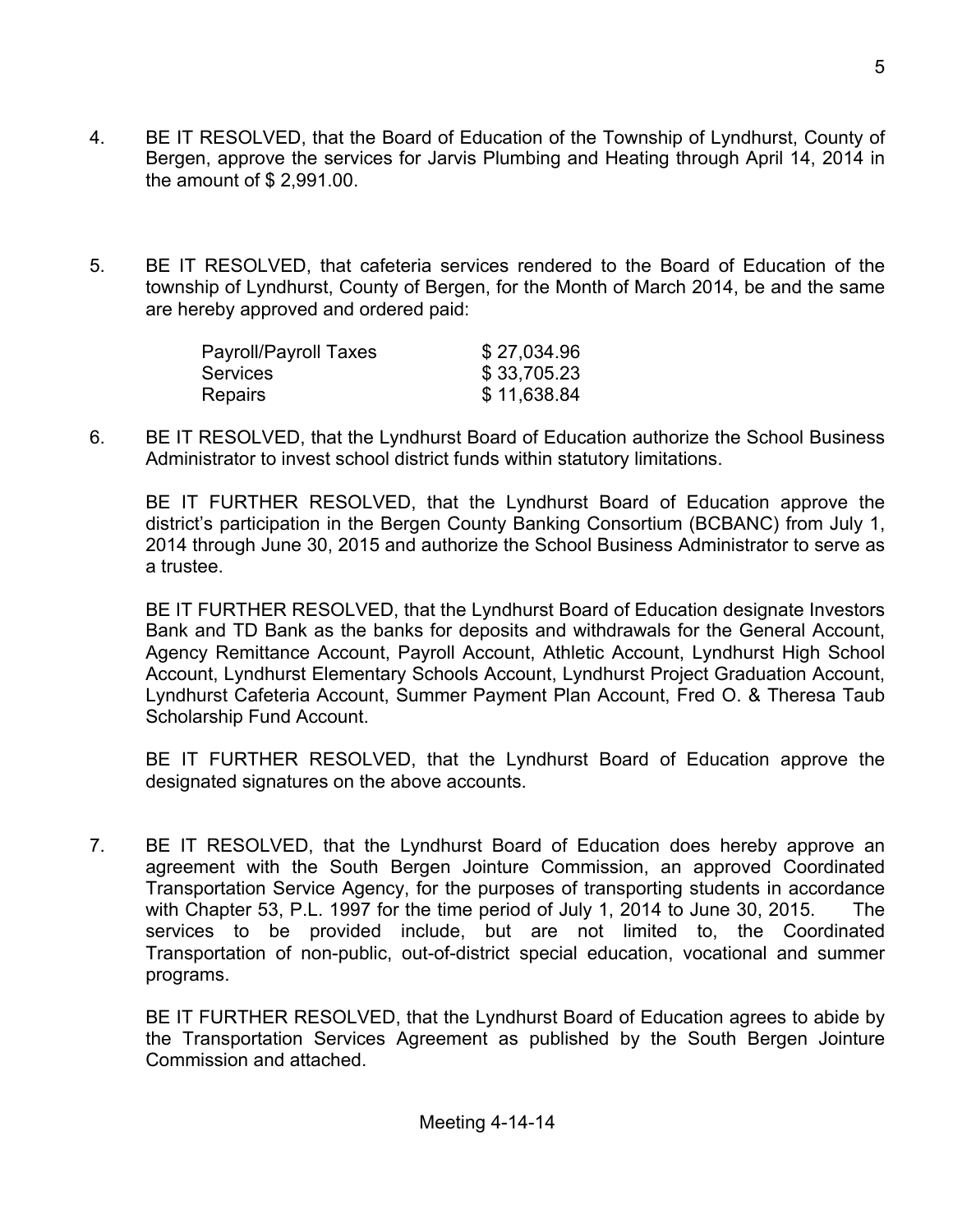#### Education & Curriculum Committee: Josephine Malaniak, Chairperson

Susan Alcuri Joseph Abruscato

Any Board member who takes exception to any of the following listed actions under the category of Education and Curriculum Committee may so indicate now and a separate motion for each of the excepted actions will be entertained.

Motion made by second by second by that the following Education and Curriculum Committee actions of the Board numbered through through exception actions be adopted.

Roll Call For:

- 1. BE IT RESOLVED, that the Lyndhurst Board of Education approve offering Algebra I to all level 100 eighth grade students.
- 2. BE IT RESOLVED, that the Lyndhurst Board of Education approve continuing the Math in Focus roll out to include Grades 6, 7 and Grade 8 Level 200 students.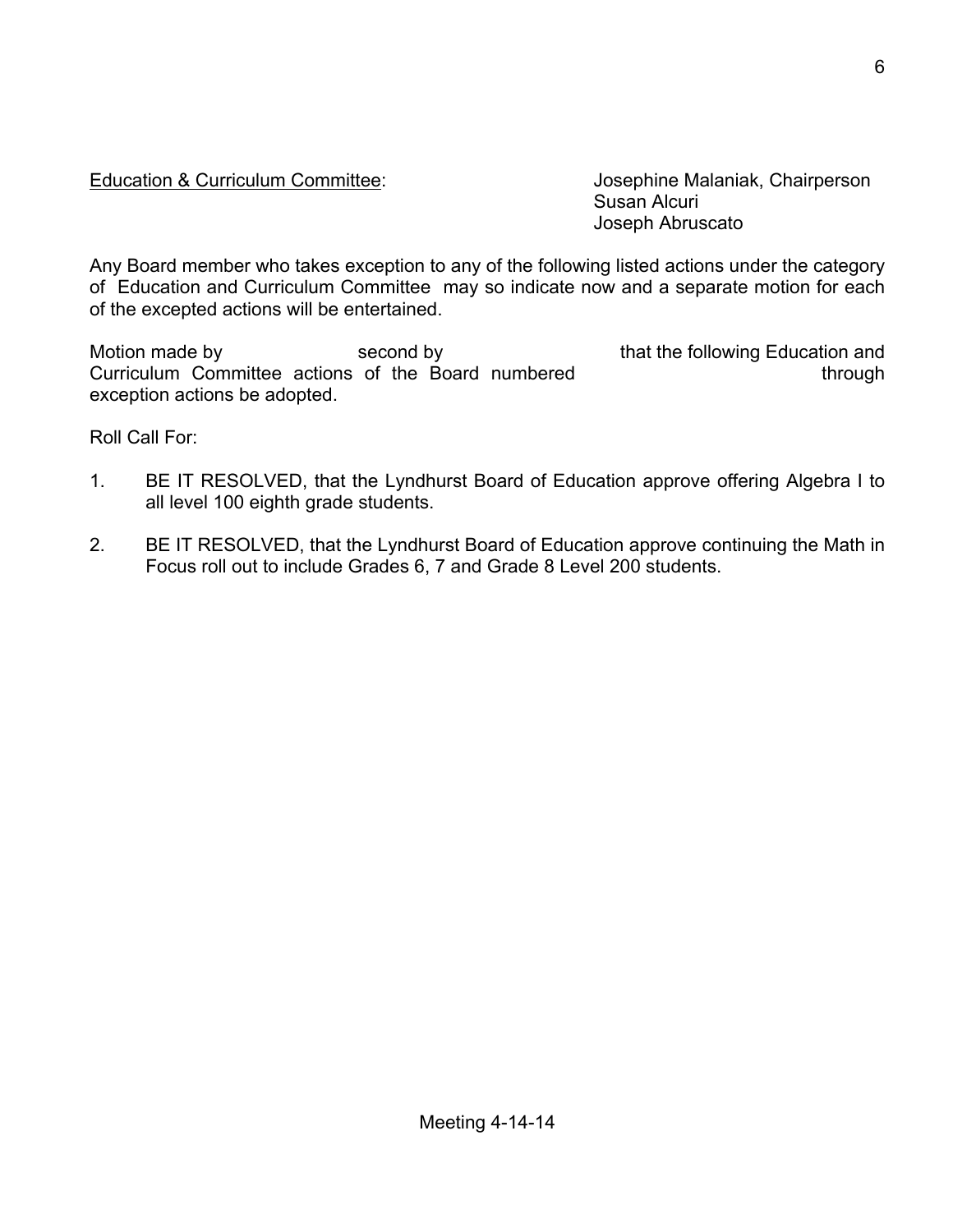#### Rules & Regulations Committee: Joseph Abruscato, Chairperson

Stephen Vendola Sheri Jarvis

Any Board member who takes exception to any of the following listed actions under the category of Rules & Regulations Committee may so indicate now and a separate motion for each of the excepted actions will be entertained.

Motion made by Second by Second by that the following Rules & Regulations Committee actions of the Board numbered through exception actions be adopted.

Roll Call For:

1. BE IT RESOLVED, that the Lyndhurst Board of Education approve the following use of school facilities:

| <b>Organization</b>                | Place                          | Time, Date, Purpose                                                                                                                   |
|------------------------------------|--------------------------------|---------------------------------------------------------------------------------------------------------------------------------------|
| <b>Recreation Boys Basketball</b>  | <b>High School</b><br>Gym      | Sat. & Sun. 12:00 pm - 8:00 pm<br>Mon. $-$ Fri. 7:30 pm $-$ 9:30 pm<br>$3/1 - 3/14/14$<br><b>Basketball Games &amp; Practice</b>      |
| Lyndhurst Pool/Sparking Svcs.      | <b>High School</b>             | $6:30 - 8:30$ p.m. $3/18/14$<br>$4:30 - 6:45$ pm. $4/12/14$<br><b>Lifeguard Class Instruction</b>                                     |
| <b>Sacred Heart School</b>         | High School<br>Track & Field   | 6:30 pm. $-8:00$ p.m.<br>$3/26 - 6/14/14$<br><b>Track Team</b>                                                                        |
| <b>Lyndhurst Parks</b>             | <b>High School</b><br>Field    | 7:00 p.m. $-9:30$ p.m.<br>Mon. - Fri 6:30 - 9:30 p.m.<br>Sat. $-1:00 - 9:00$ p.m.<br>April - June 2014<br>Softball, Baseball & T-Ball |
| <b>NJ Hurricanes</b>               | <b>Matera Field</b>            | $8:00$ p.m. $-9:30$ p.m.<br>4/2/14<br><b>Baseball Practice</b>                                                                        |
| <b>Project Graduation LHS 2014</b> | High School<br><b>Room 110</b> | 6:00 p.m. $-9:00$ p.m.<br>4/8/14                                                                                                      |
|                                    | Meeting 4-14-14                |                                                                                                                                       |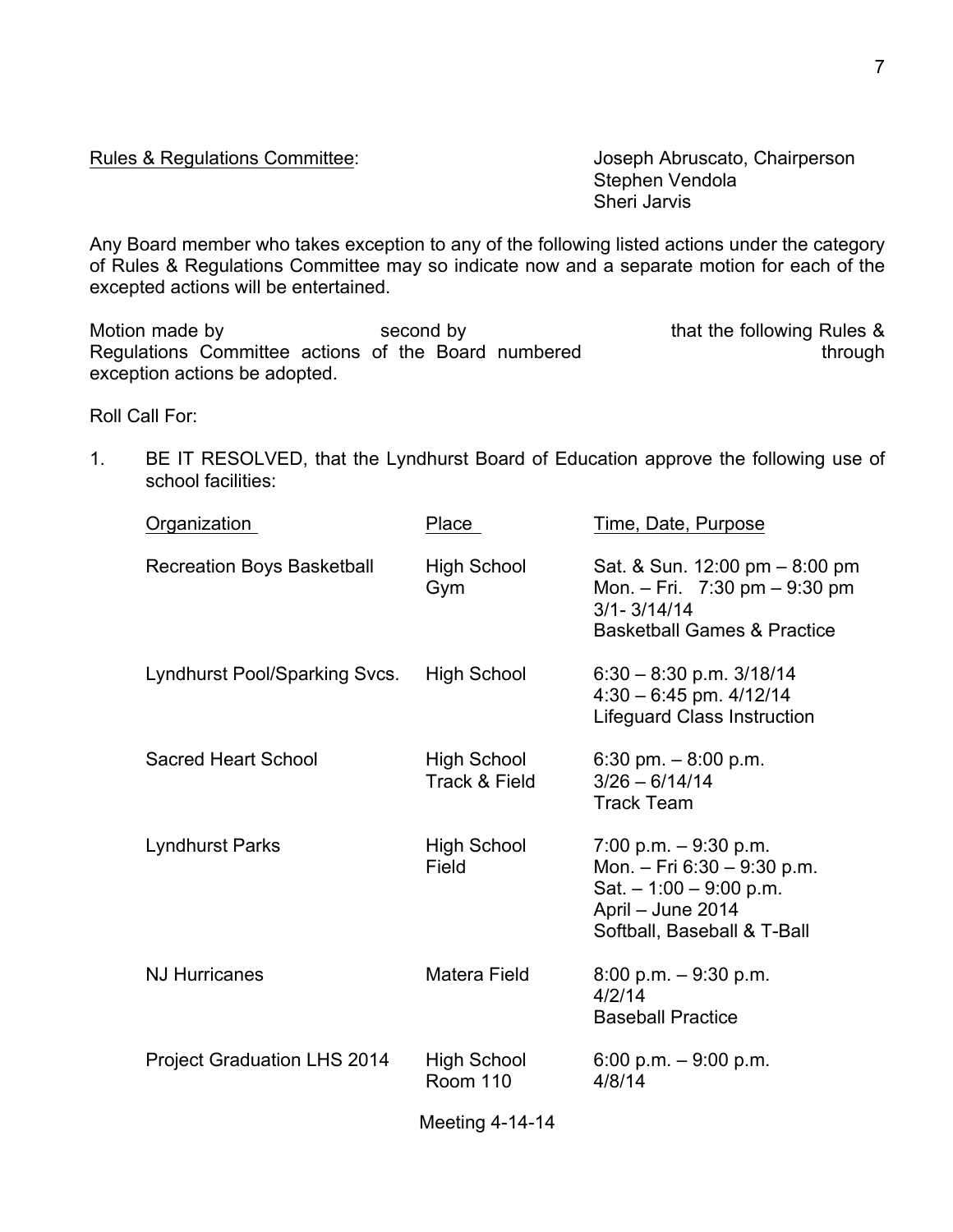# Fundraiser

| Lyndhurst Pool/Sparkling Svcs. | High School             | $6:30 - 8:30$ p.m.<br>4/9 & 4/15/14<br><b>Lifeguard Class Instruction</b> |
|--------------------------------|-------------------------|---------------------------------------------------------------------------|
| Roosevelt School PTA           | Roosevelt School<br>Gym | $8.00$ a.m. $-3.00$ p.m.<br>4/14 & 4/15/14<br>Assembly - "The Brain Show" |
| Lyndhurst High School PTSA     | High School<br>Lawn     | 6:30 $a.m. - 10:00 a.m.$<br>5/5/14<br><b>Clothing Drive</b>               |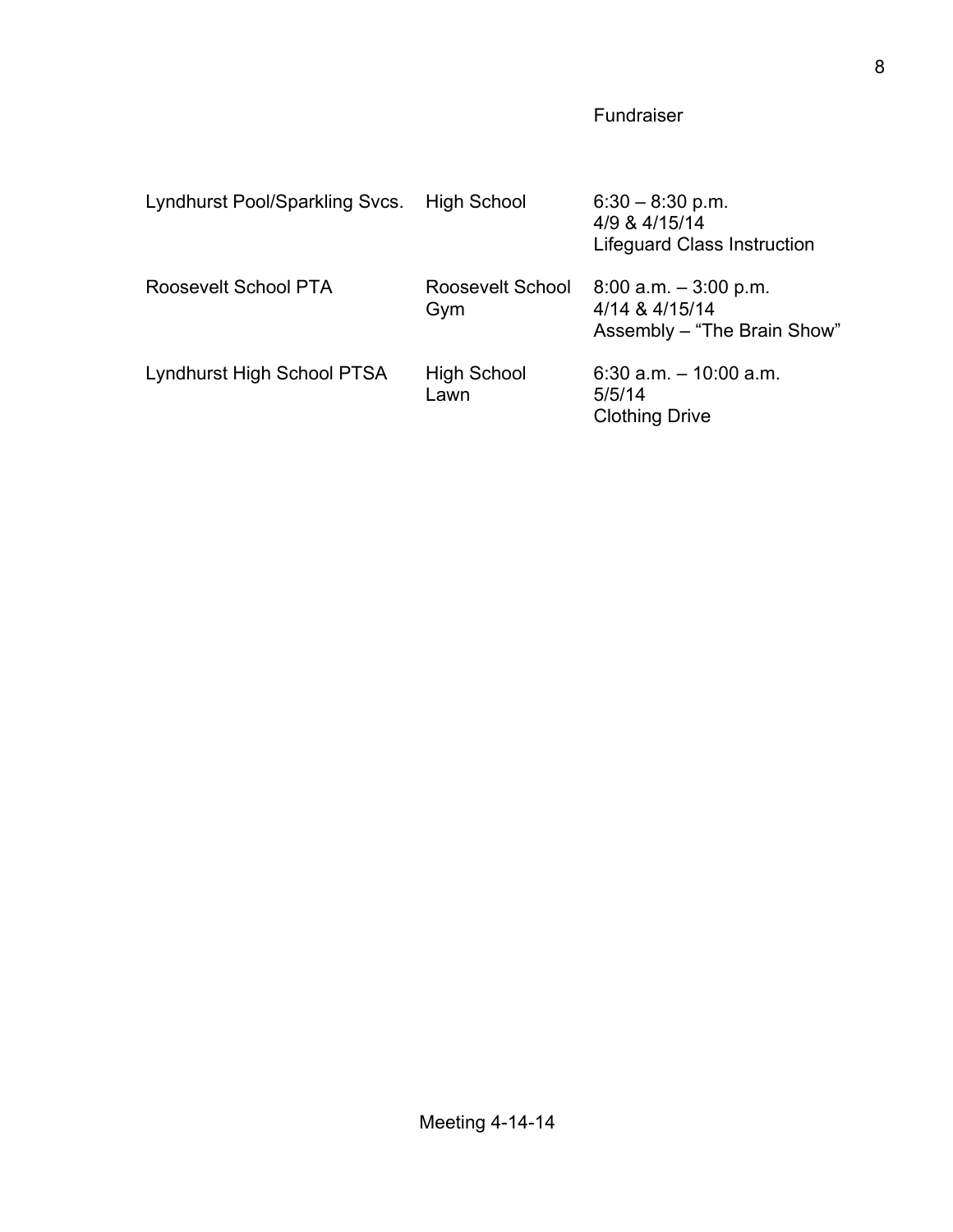## Student Activities & Recognition Committee: Sheri Jarvis, Chairperson

Josephine Malaniak Joseph Abruscato

Any Board member who takes exception to any of the following listed actions under the category of Student Activities and Recognition Committee may so indicate now and a separate motion for each of the excepted actions will be entertained.

Motion made by second by second by that the following Student Activities and Recognition Committee actions of the Board numbered through exception actions be adopted.

Roll Call For:

- 1. BE IT RESOLVED, that the Lyndhurst Board of Education approve home instruction for (1) one student, subject to state approval.
- 2. BE IT RESOLVED, that the Lyndhurst Board of Education grant permission for one (1) classified student to attend the BCSSD's Gateway High School Program in Hackensack, at a tuition of \$54,360.00, pro-rated (\$302 per day), effective April 4, 2014. Transportation has been arranged with South Bergen Jointure Commission.
- 3. BE IT RESOLVED, that the Lyndhurst Board of Education grant permission for one (1) classified student to attend the Children's Therapy Center in Fair Lawn at a tuition of \$21,945.00, effective April 7, 2014. Transportation has been arranged through South Bergen Jointure Commission.